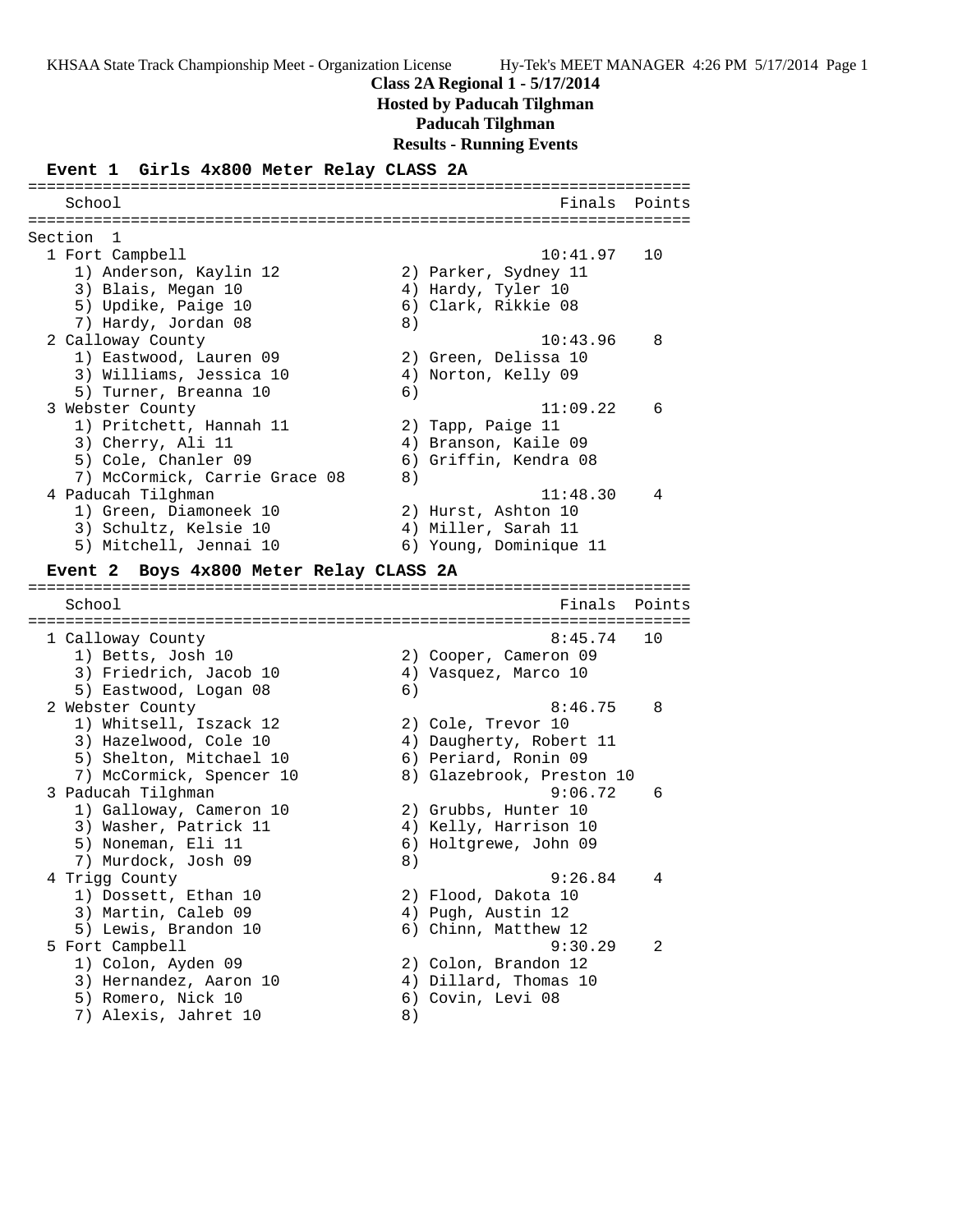# **Class 2A Regional 1 - 5/17/2014**

**Hosted by Paducah Tilghman**

**Paducah Tilghman**

**Results - Running Events**

## **Event 3 Girls 100 Meter Hurdles CLASS 2A**

|                                                | ============================== |        |                |
|------------------------------------------------|--------------------------------|--------|----------------|
| Name                                           | Year School                    | Finals | Points         |
|                                                |                                |        |                |
| 1 Brown, Arius                                 | 12 Paducah Tilghman            | 15.70  | 10             |
| 2 Pritchett, Hannah                            | 11 Webster County              | 18.11  | 8              |
| 3 Verones, Isabella                            | 10 Fort Campbell               | 19.48  | 6              |
| 4 Cote, Rebecca                                | 12 Fort Campbell               | 20.68  | 4              |
| 5 Neal, Cassidy                                | 10 Calloway County             | 21.57  | 2              |
| 6 Heriges, Vanessa                             | 10 Union County                | 22.41  | $\mathbf{1}$   |
| -- Grady, Alicia                               | 11 Calloway County             | DQ.    |                |
| Event 4 Boys 110 Meter Hurdles CLASS 2A        |                                |        |                |
|                                                |                                |        |                |
| Name                                           | Year School                    | Finals | Points         |
|                                                |                                |        |                |
| 1 Grace, Lenny                                 | 11 Paducah Tilghman            | 14.92  | 10             |
| 2 Corbett, Marcus                              | 11 Paducah Tilghman            | 15.26  | 8              |
| 3 Davidson, Nighgell                           | 12 Fort Campbell               | 15.71  | 6              |
| 4 Romero, Nick                                 | 10 Fort Campbell               | 19.54  | 4              |
| 5 Prasopsvkh, Poom                             | 10 Webster County              | 21.31  | 2              |
| 6 Shake, Ian                                   | 09 Trigg County                | 21.42  | 1              |
| 7 Clayton, Reece                               | 09 Webster County              | 24.29  |                |
| Event 5 Girls 100 Meter Dash CLASS 2A          |                                |        |                |
|                                                | Year School                    | Finals | Points         |
| Name                                           | ============================== |        |                |
|                                                |                                | 14.25  |                |
| 1 Shafer, Brittany<br>Section 2                | 12 Trigg County                |        |                |
| 1 Campbell, Lyric                              | 10 Hopkins Central             | 13.36  | 10             |
| 2 Tucker, Jessicka                             | 11 Fort Campbell               | 13.46  | 8              |
| 3 Wood, Tajhanique                             | 10 Paducah Tilghman            | 13.51  | 6              |
| 4 Osborne, Dontajia                            | 10 Paducah Tilghman            | 13.64  | 4              |
|                                                |                                | 13.76  | $\overline{a}$ |
| 5 Shamburger, Jameelah                         | 11 Fort Campbell               |        | $\mathbf{1}$   |
| 6 Olin, Alex                                   | 12 Calloway County             | 13.80  |                |
| 7 White, Asia                                  | 11 Hopkins Central             | 14.01  |                |
| 8 Shafer, Tiffany                              | 08 Trigg County                | 14.53  |                |
| Boys 100 Meter Dash CLASS 2A<br><b>Event 6</b> |                                |        |                |
| Name                                           | Year School                    | Finals | Points         |
|                                                |                                |        |                |
| Section 1                                      |                                |        |                |
| 1 Wood, Ryder                                  | 12 Webster County              | 13.42  |                |
| Section<br>2                                   |                                |        |                |
| 1 Reynolds, Broady                             | 12 Hopkins Central             | 11.51  | 10             |
| 2 Coleman, Laquell                             | 11 Fort Campbell               | 11.57  | 8              |
| 3 Smith, Davante                               | 12 Fort Campbell               | 11.84  | 6              |
| 4 Wiggins, Montel                              | 09 Paducah Tilghman            | 11.87  | 4              |
| 5 Jones, Jayven                                | 12 Trigg County                | 11.93  | 2              |
| 6 Deberry, Rasiki                              | 12 Paducah Tilghman            | 11.95  | $\mathbf 1$    |
| 7 Morris, Aaron                                | 10 Hopkins Central             | 13.63  |                |
|                                                |                                |        |                |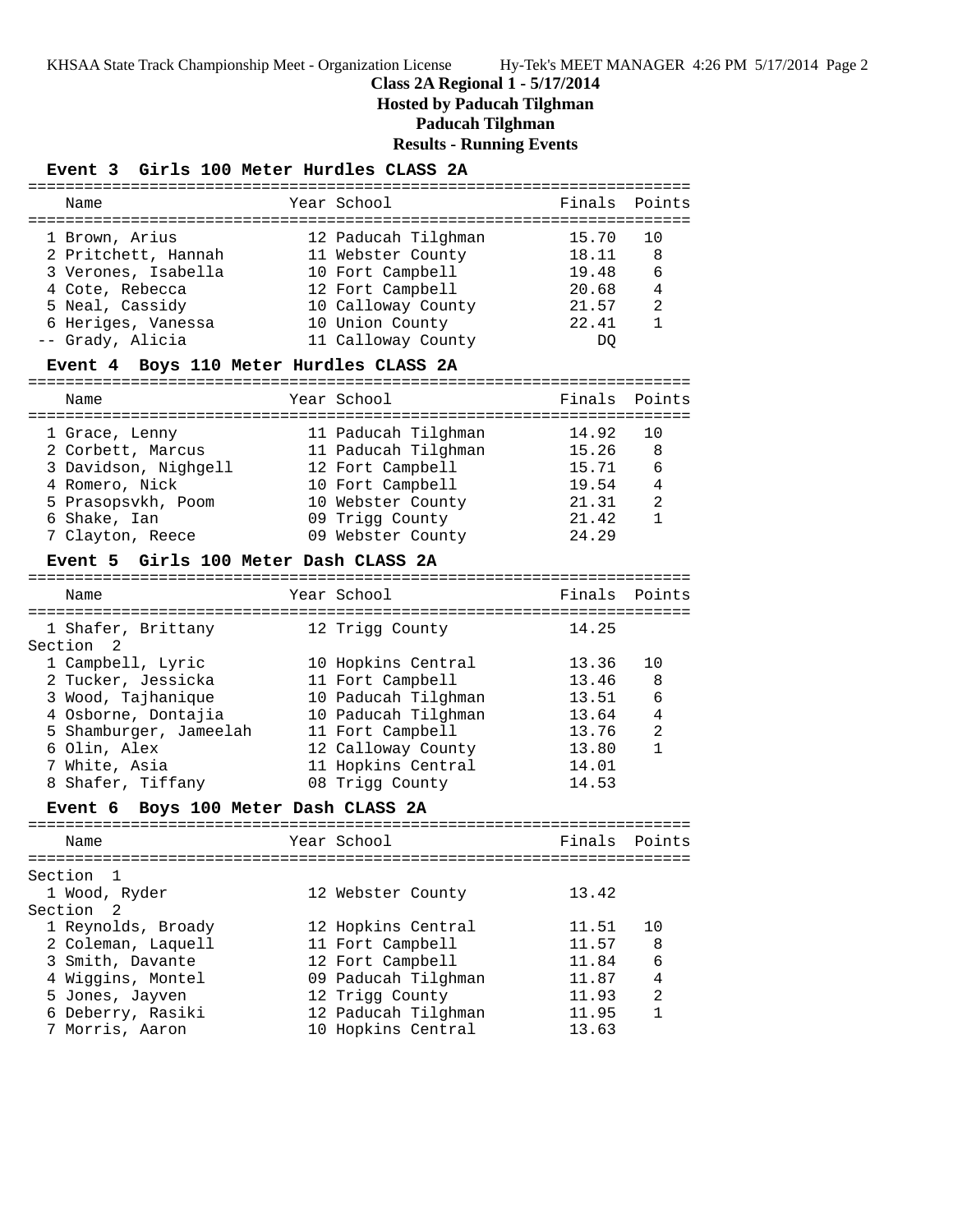### **Class 2A Regional 1 - 5/17/2014**

**Hosted by Paducah Tilghman**

#### **Paducah Tilghman**

**Results - Running Events**

#### **Event 7 Girls 4x200 Meter Relay CLASS 2A**

======================================================================= School **Finals** Points ======================================================================= Section 1 1 Fort Campbell 1:47.43 10 1) Tucker, Jessicka 11 2) Wesley, Ashley 11 3) Fournier, Ishali 11 4) Nicholson, Mercedes 10 5) Shamburger, Jameelah 11  $\qquad\qquad$  6) Hix, Dascha 11 2 Paducah Tilghman 1:51.84 8 1) Winston, Jaleigha 12 2) Wood, Tajhanique 10 3) Sigler, Riley 11 4) Donelson, Miriah 10 5) Osborne, Dontajia 10  $\qquad \qquad$  6) Brown, Arius 12 7) Holland, Jade 10 8) Flemons, Asia 11 3 Trigg County 1:57.60 6 1) Hatfield, Koryn 10 2) Shafer, Brittany 12 3) Shafer, Tiffany 08  $\hskip1cm$  4) Sittig, Jaycie 12 **Event 8 Boys 4x200 Meter Relay CLASS 2A** ======================================================================= School **Finals** Points ======================================================================= 1 Fort Campbell 1:31.47 10 1) Bradley, Nygell 12 2) Jethroe, Jonathan 11 3) Washington, Isaiah 12 4) Coleman, Laquell 11 5) Smith, Davante 12 (6) Berry, Christian 11 7) Edwards, Alex 08 8) 2 Paducah Tilghman 1:31.75 8 1) Corbett, Marcus 11 2) Spivey-Nunn, Darrius 12

### 5) Wiggins, Montel 09 (6) Pruitt, Philip 09 7) Waldon, Cason 12 8) Hassel, Michael 10 3 Hopkins County Central 1:41.67 6 1) Reynolds, Broady 12 2) Gant, Malik 11 3) Myers, Shelby 11  $\hskip1cm$  4) Carter, Micheal 08 5) Page, Ethan 11 6) Morris, Aaron 10 4 Webster County 1:57.87 4 1) McCormick, Spencer 10 2) Periard, Ronin 09 3) Prasopsvkh, Poom 10 4) Glazebrook, Preston 10 5) Hoover, Matthew 10 6) Hackney, Hunter 11

3) Shelby, Nick 11 4) Grace, Lenny 11

# 7) Wood, Ryder 12 8) Daugherty, Robert 11

## **Event 9 Girls 1600 Meter Run CLASS 2A**

| Name                                | Year School                            | Finals Points      |        |
|-------------------------------------|----------------------------------------|--------------------|--------|
| 1 Grant, Aleja                      | 11 Paducah Tilghman                    | 5:15.87            | 10     |
| 2 Norton, Kelly<br>3 Parker, Sydney | 09 Calloway County<br>11 Fort Campbell | 5:49.72<br>6:09.30 | 8<br>6 |
| 4 Branson, Kaile                    | 09 Webster County                      | 6:15.79            | 4      |
| 5 Updike, Paige                     | 10 Fort Campbell                       | 6:30.12            | 2      |
| 6 Cole, Chanler                     | 09 Webster County                      | 6:44.64            | 1      |
| 7 Young, Dominique                  | 11 Paducah Tilghman                    | 6:52.04            |        |
| 8 Simmons, Angel                    | 08 Caldwell County                     | 7:32.43            |        |
| 9 Brown, Jade                       | 08 Caldwell County                     | 8:17.91            |        |
| 10 Schultz, Gabriel                 | 07 Hopkins Central                     | 8:23.87            |        |
|                                     |                                        |                    |        |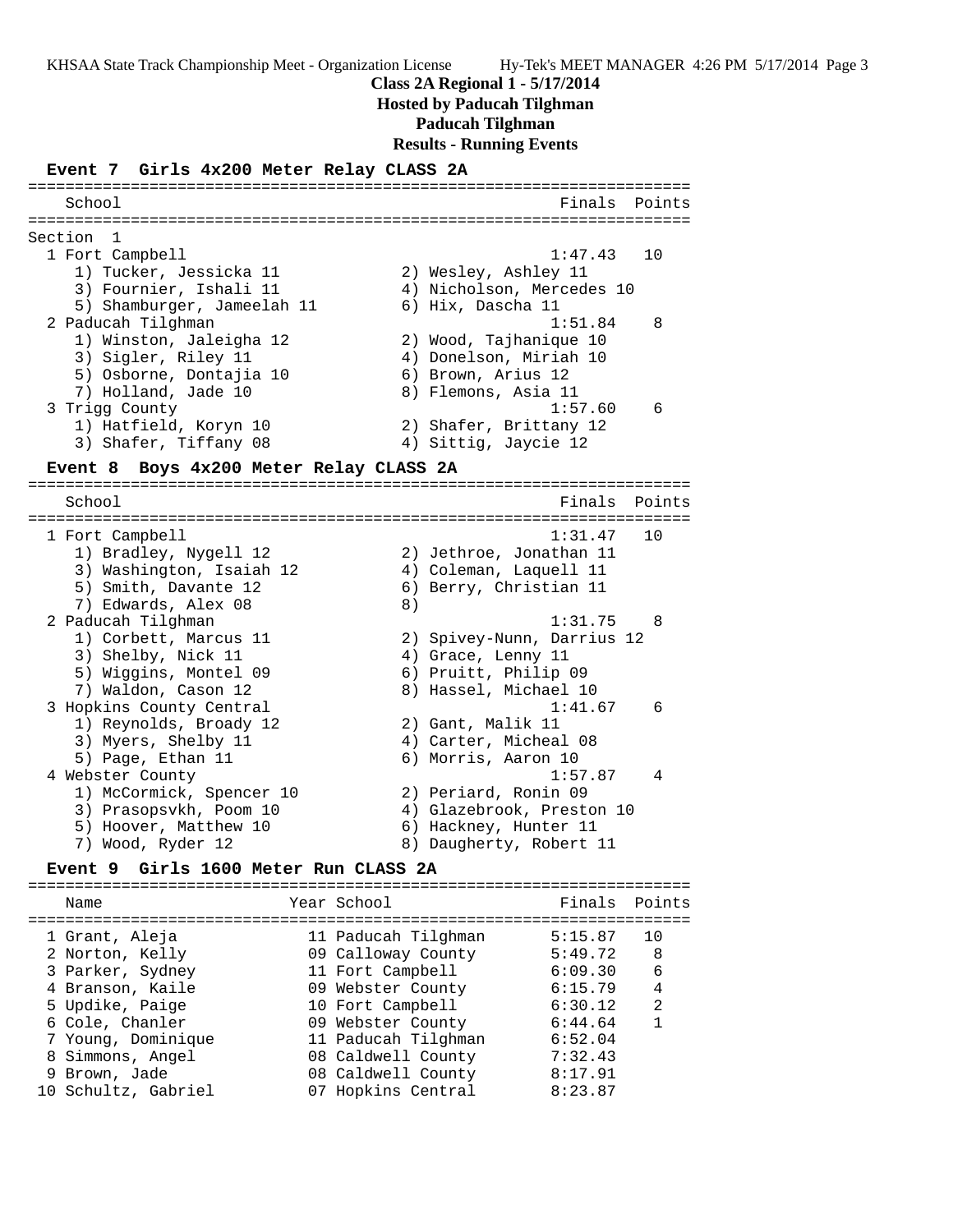## **Class 2A Regional 1 - 5/17/2014**

**Hosted by Paducah Tilghman**

**Paducah Tilghman**

**Results - Running Events**

#### **Event 10 Boys 1600 Meter Run CLASS 2A**

| Name                                                                                                                                    | Year School                                                                                                                                      | Finals Points                                                             |                                                        |
|-----------------------------------------------------------------------------------------------------------------------------------------|--------------------------------------------------------------------------------------------------------------------------------------------------|---------------------------------------------------------------------------|--------------------------------------------------------|
| 1 Whitsell, Iszack<br>2 Cole, Trevor<br>3 Betts, Josh<br>4 Cooper, Cameron<br>5 Lewis, Brandon<br>6 Dillard, Thomas<br>7 Grubbs, Hunter | 12 Webster County<br>10 Webster County<br>10 Calloway County<br>09 Calloway County<br>10 Trigg County<br>10 Fort Campbell<br>10 Paducah Tilghman | 4:41.07<br>4:49.56<br>4:52.42<br>4:55.05<br>5:05.76<br>5:18.52<br>5:21.00 | 1 N<br>8<br>6<br>$\overline{4}$<br>$\mathfrak{D}$<br>1 |
| 8 Enriquez, Miquel<br>9 Washer, Patrick<br>10 Shirel, Lane                                                                              | 10 Fort Campbell<br>11 Paducah Tilghman<br>09 Union County                                                                                       | 5:28.68<br>5:33.37<br>6:31.99                                             |                                                        |
|                                                                                                                                         |                                                                                                                                                  |                                                                           |                                                        |

#### **Event 11 Girls 4x100 Meter Relay CLASS 2A**

======================================================================= School **Finals Points** ======================================================================= 1 Fort Campbell 51.65 10 1) Tucker, Jessicka 11 2) Shamburger, Jameelah 11 3) Fournier, Ishali 11 4) Nicholson, Mercedes 10 5) Wesley, Ashley 11 (6) Hix, Dascha 11 2 Paducah Tilghman 52.21 8 1) Winston, Jaleigha 12 2) Brown, Arius 12 3) Sigler, Riley 11 4) Wood, Tajhanique 10 5) Donelson, Miriah 10 6) Osborne, Dontajia 10 7) Holland, Jade 10 8) Flemons, Asia 11 3 Hopkins County Central 53.04 6 1) Campbell, Lyric 10 2) Hughes, Rickara 09 3) Knight, Kayla 10  $\hskip1cm 4$ ) White, Asia 11 5) White, Anaiya 09 (6) 4 Trigg County 56.46 4 1) Sittig, Jaycie 12 2) Shafer, Tiffany 08 3) Shafer, Brittany 12 (4) Mack, Shannon 11 5) Wimbleduff, Gabby 12 6) Hatfield, Koryn 10 **Event 12 Boys 4x100 Meter Relay CLASS 2A** ======================================================================= School **Finals Points** Points Points Points Points Points Points Points Points Points Points Points Points Points Points Points Points Points Points Points Points Points Points Points Points Points Points Points Points Poi =======================================================================  $43.77$  10 1) Corbett, Marcus 11 2) Wiggins, Montel 09

| l Paducan Tilqnman         | 43.11                    | ΞU  |
|----------------------------|--------------------------|-----|
| 1) Corbett, Marcus 11      | 2) Wiggins, Montel 09    |     |
| 3) Spivey-Nunn, Darrius 12 | 4) Shelby, Nick 11       |     |
| 5) Deberry, Rasiki 12      | 6) Pruitt, Philip 09     |     |
| 7) Freeman, Reyton 09      | 8) Waldon, Cason 12      |     |
| 2 Fort Campbell            | 44.00                    | - 8 |
| 1) Berry, Christian 11     | 2) Bradley, Nygell 12    |     |
| 3) Jethroe, Jonathan 11    | 4) Coleman, Laquell 11   |     |
| 5) Smith, Davante 12       | 6) Washington, Isaiah 12 |     |
| 7) Edwards, Alex 08        | 8)                       |     |
| 3 Hopkins County Central   | 48.64                    | -6  |
| 1) Browning, Dustin 12     | 2) Morris, Aaron 10      |     |
| 3) Reynolds, Broady 12     | 4) Gant, Malik 11        |     |
| 5) Page, Ethan 11          | 6) Myers, Shelby 11      |     |
| 7) Carter, Micheal 08      | 8) Benson, Damon 09      |     |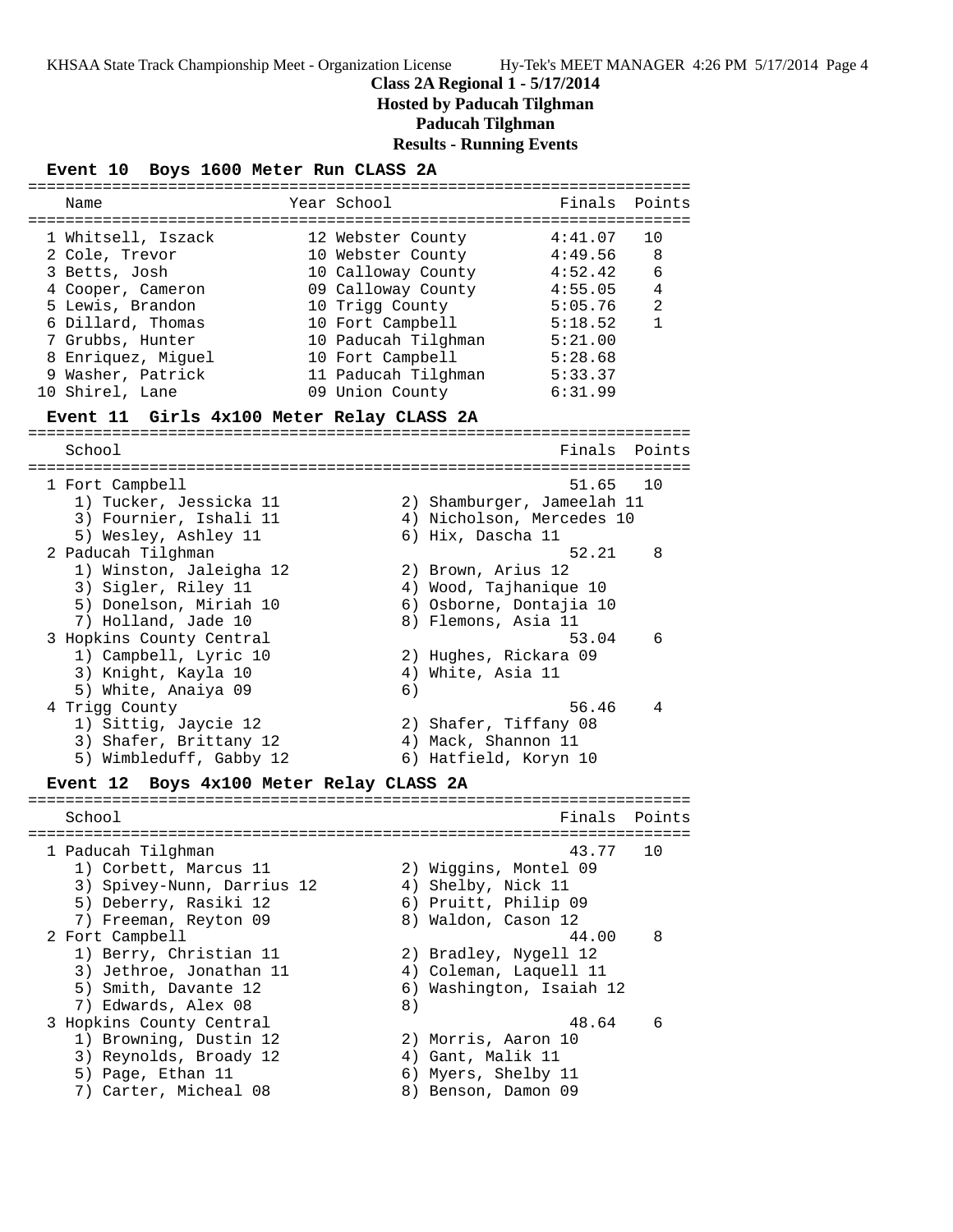## **Class 2A Regional 1 - 5/17/2014**

## **Hosted by Paducah Tilghman**

# **Paducah Tilghman**

# **Results - Running Events**

## **....Event 12 Boys 4x100 Meter Relay CLASS 2A**

| 4 Webster County          | 1:16.09                  | $\overline{4}$ |
|---------------------------|--------------------------|----------------|
| 1) Glazebrook, Preston 10 | 2) McCormick, Spencer 10 |                |
| 3) Periard, Ronin 09      | 4) Wood, Ryder 12        |                |
| 5) Prasopsykh, Poom 10    | 6) Hoover, Matthew 10    |                |
| 7) Hackney, Hunter 11     | 8) Pugh, Zac 11          |                |

### **Event 13 Girls 400 Meter Dash CLASS 2A**

| Name                      |  | Year School         | Finals  | Points         |  |
|---------------------------|--|---------------------|---------|----------------|--|
|                           |  |                     |         |                |  |
| 1 McCormick, Carrie Grace |  | 08 Webster County   | 1:12.01 |                |  |
| 2 Hatfield, Koryn         |  | 10 Trigg County     | 1:12.53 |                |  |
| 3 White, Anaiya           |  | 09 Hopkins Central  | 1:12.66 |                |  |
| 4 Foster, Abigail         |  | 09 Hopkins Central  | 1:18.37 |                |  |
| Section <sub>2</sub>      |  |                     |         |                |  |
| 1 Wesley, Ashley          |  | 11 Fort Campbell    | 1:01.03 | 10             |  |
| 2 Donelson, Miriah        |  | 10 Paducah Tilghman | 1:02.10 | 8              |  |
| 3 Gibbs-Francis, Nia      |  | 11 Fort Campbell    | 1:03.24 | 6              |  |
| 4 McNary, Darrian         |  | 12 Webster County   | 1:05.83 | 4              |  |
| 5 Eastwood, Lauren        |  | 09 Calloway County  | 1:07.22 | $\mathfrak{D}$ |  |
| 6 Holt, Raegan            |  | 10 Caldwell County  | 1:07.29 |                |  |
| 7 Sittig, Jaycie          |  | 12 Trigg County     | 1:09.24 |                |  |
| 8 Flemons, Asia           |  | 11 Paducah Tilghman | 1:10.82 |                |  |
|                           |  |                     |         |                |  |

#### **Event 14 Boys 400 Meter Dash CLASS 2A**

| Name                | Year School         | Finals Points |                |
|---------------------|---------------------|---------------|----------------|
| 1 Rolenger, Marquez | 12 Fort Campbell    | 52.76         | ີ 1 ດ          |
| 2 Holt, Landon      | 10 Caldwell County  | 52.83         | -8             |
| 3 Bradley, Nygell   | 12 Fort Campbell    | 53.41         | 6              |
| 4 Freeman, Reyton   | 09 Paducah Tilghman | 56.03         | $\overline{4}$ |
| 5 Carter, Micheal   | 08 Hopkins Central  | 59.45         | 2              |
| 6 Page, Ethan       | 11 Hopkins Central  | 59.95         |                |
| 7 Owens, Dakota     | 11 Calloway County  | 1:00.40       |                |
| 8 Periard, Ronin    | 09 Webster County   | 1:08.01       |                |
|                     |                     |               |                |

## **Event 15 Girls 300 Meter Hurdles CLASS 2A**

| Name                | Year School         | Finals Points |                |
|---------------------|---------------------|---------------|----------------|
| Section 1           |                     |               |                |
| 1 Brown, Arius      | 12 Paducah Tilghman | 48.74         | 1 N            |
| 2 White, Asia       | 11 Hopkins Central  | 50.69         | 8              |
| 3 Pritchett, Hannah | 11 Webster County   | 52.12         | 6              |
| 4 Verones, Isabella | 10 Fort Campbell    | 54 41         | $\overline{4}$ |
| 5 Neal, Cassidy     | 10 Calloway County  | 56.01         | $\mathfrak{D}$ |
| 6 Grady, Alicia     | 11 Calloway County  | 1:00.12       | 1              |
| 7 Curl, Adrienne    | 09 Fort Campbell    | 1:03.73       |                |
|                     |                     |               |                |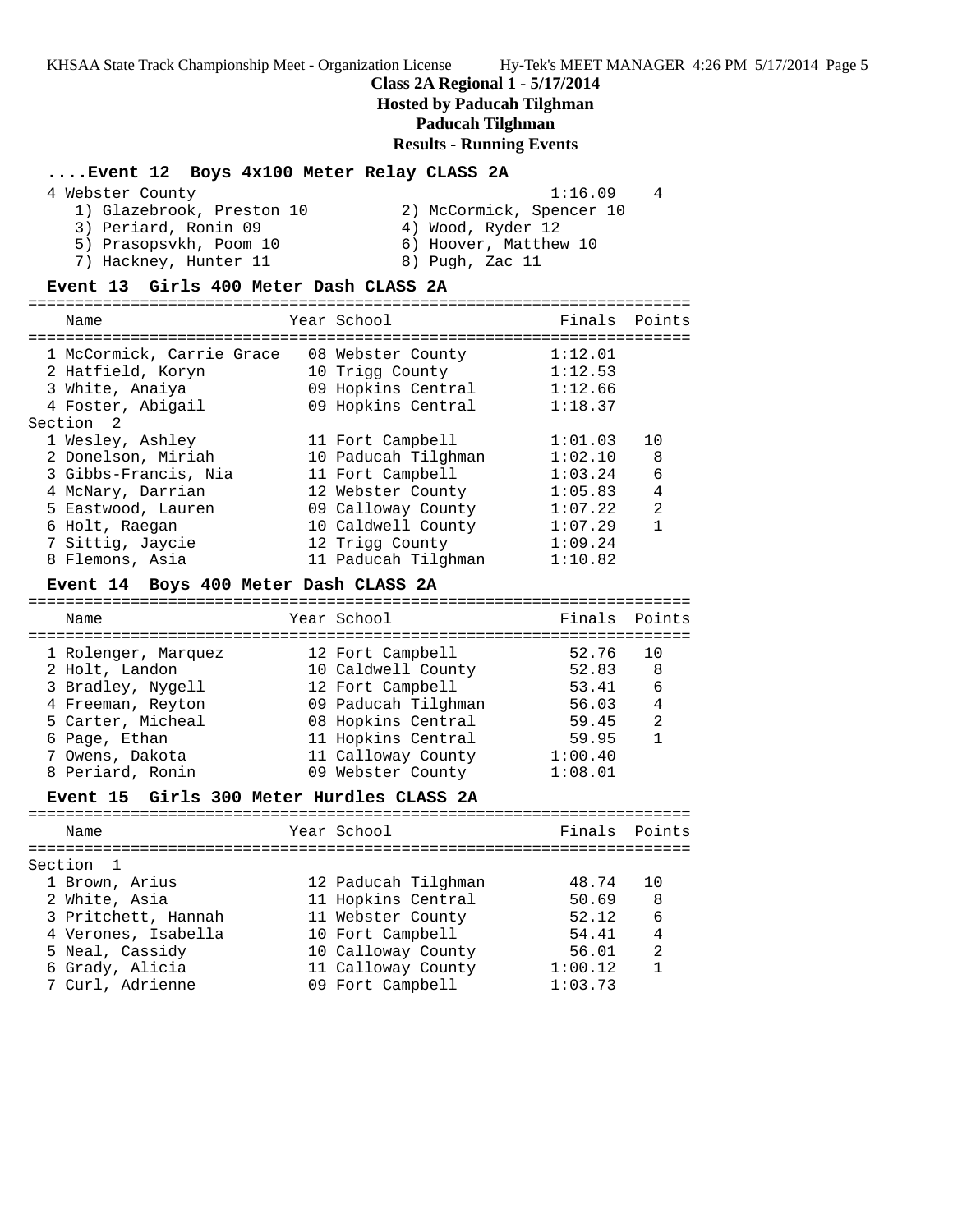# **Class 2A Regional 1 - 5/17/2014**

**Hosted by Paducah Tilghman**

**Paducah Tilghman**

**Results - Running Events**

## **Event 16 Boys 300 Meter Hurdles CLASS 2A**

| Name                                           | Year School         | Finals  | Points         |
|------------------------------------------------|---------------------|---------|----------------|
|                                                |                     |         |                |
| 1 Grace, Lenny                                 | 11 Paducah Tilghman | 39.69   | 10             |
| 2 Corbett, Marcus                              | 11 Paducah Tilghman | 41.47   | 8              |
| 3 Davidson, Nighgell                           | 12 Fort Campbell    | 45.19   | 6              |
| 4 Romero, Nick                                 | 10 Fort Campbell    | 47.85   | 4              |
| 5 Prasopsvkh, Poom                             | 10 Webster County   | 52.45   | 2              |
| 6 Clayton, Reece                               | 09 Webster County   | 1:02.38 | $\mathbf{1}$   |
| Event 17 Girls 800 Meter Run CLASS 2A          |                     |         |                |
| Name                                           | Year School         | Finals  | Points         |
| 1 Grant, Aleja                                 | 11 Paducah Tilghman | 2:23.73 | 10             |
| 2 Mitchell, Jennai                             | 10 Paducah Tilghman | 2:35.00 | 8              |
| 3 Anderson, Kaylin                             | 12 Fort Campbell    | 2:37.17 | 6              |
| 4 Loxley, Mary Lou                             | 10 Union County     | 2:38.50 | 4              |
| 5 Green, Delissa                               | 10 Calloway County  | 2:44.38 | 2              |
| 6 Parker, Sydney                               | 11 Fort Campbell    | 2:45.18 | $\mathbf{1}$   |
| 7 Eastwood, Lauren                             | 09 Calloway County  | 2:46.67 |                |
| 8 Tapp, Paige                                  | 11 Webster County   | 2:49.94 |                |
| 9 Branson, Kaile                               | 09 Webster County   | 2:53.71 |                |
| 10 Heriges, Vanessa                            | 10 Union County     | 3:00.35 |                |
|                                                |                     |         |                |
| Boys 800 Meter Run CLASS 2A<br><b>Event 18</b> |                     |         |                |
| Name                                           | Year School         | Finals  | Points         |
| 1 Holtgrewe, Jacob                             | 12 Paducah Tilghman | 2:02.89 | 10             |
| 2 Friedrich, Jacob                             | 10 Calloway County  | 2:05.02 | 8              |
| 3 Galloway, Cameron                            | 10 Paducah Tilghman | 2:08.76 | 6              |
| 4 Shelton, Mitchael                            | 10 Webster County   | 2:10.40 | 4              |
| 5 Pugh, Austin                                 | 12 Trigg County     | 2:15.82 | $\overline{a}$ |
| 6 Dillard, Thomas                              | 10 Fort Campbell    | 2:17.71 | $\mathbf{1}$   |
| 7 Gant, Malik                                  | 11 Hopkins Central  | 2:20.68 |                |
| 8 Hernandez, Aaron                             | 10 Fort Campbell    | 2:22.09 |                |
| 9 Jarvis, Jonathan                             | 10 Hopkins Central  | 2:26.33 |                |
| 10 Daugherty, Robert                           | 11 Webster County   | 2:28.84 |                |
| 11 Shirel, Lane                                | 09 Union County     | 2:52.99 |                |
| Event 19 Girls 200 Meter Dash CLASS 2A         |                     |         |                |
|                                                |                     |         |                |
| Name                                           | Year School         | Finals  | Points         |
|                                                |                     |         |                |
| 1 Mason, Brandy<br>Section<br>2                | 12 Union County     | 31.39   |                |
| 1 Lowe, Lily                                   | 10 Calloway County  | 27.10   | 10             |
| 2 Campbell, Lyric                              | 10 Hopkins Central  | 27.12   | 8              |
| 3 Fournier, Ishali                             | 11 Fort Campbell    | 27.21   | 6              |
| 4 Nicholson, Mercedes                          | 10 Fort Campbell    | 27.26   | 4              |
| 5 Hughes, Rickara                              | 09 Hopkins Central  | 28.18   | $\overline{2}$ |
| 6 Olin, Alex                                   | 12 Calloway County  | 28.30   | $\mathbf{1}$   |
| 7 Osborne, Dontajia                            | 10 Paducah Tilghman | 28.65   |                |
| 8 Wood, Tajhanique                             | 10 Paducah Tilghman | 28.91   |                |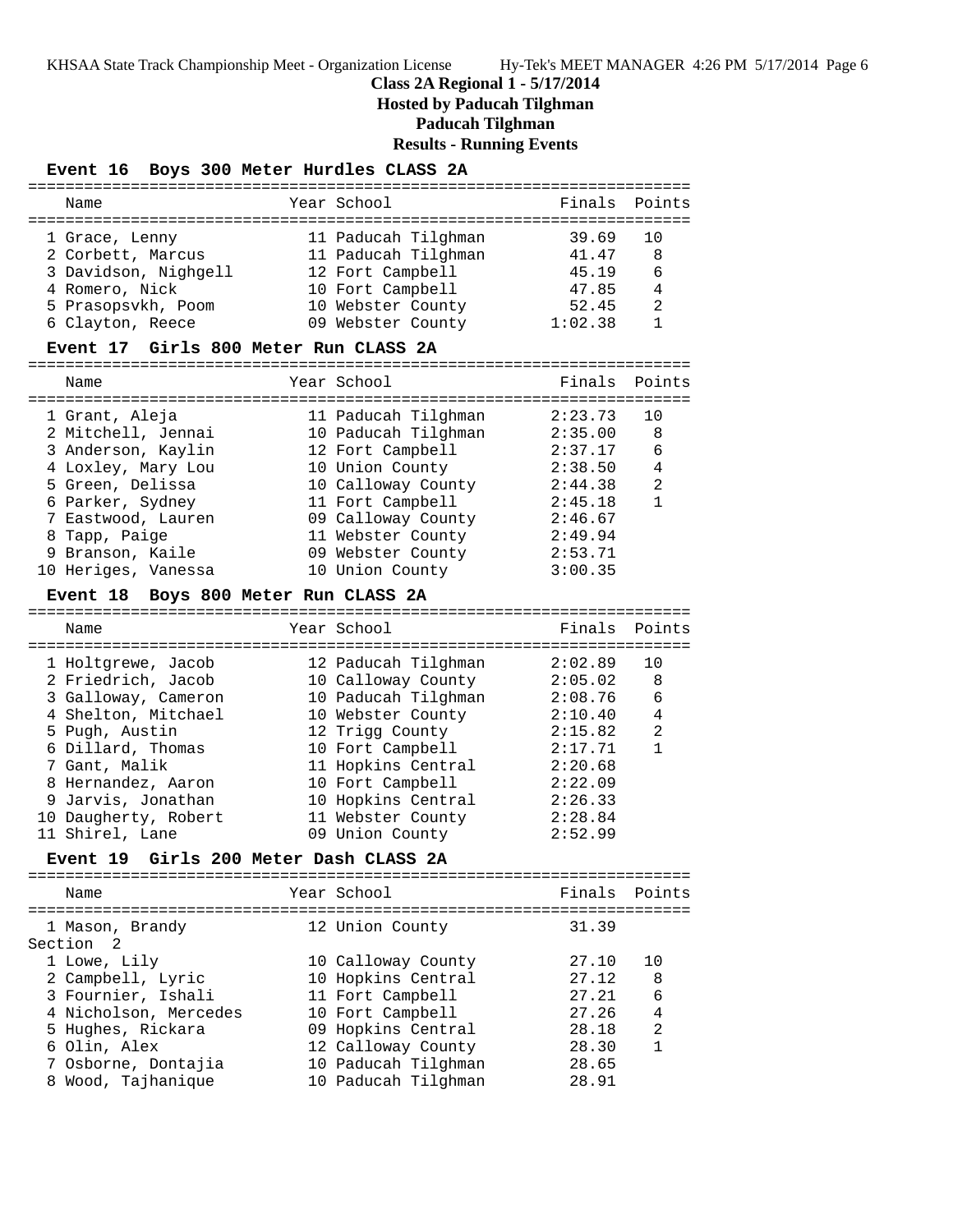# **Class 2A Regional 1 - 5/17/2014 Hosted by Paducah Tilghman Paducah Tilghman Results - Running Events**

**Event 20 Boys 200 Meter Dash CLASS 2A** ======================================================================= Name The Year School The Finals Points ======================================================================= Section 1 1 Turner, Devonte 09 Trigg County 30.89 Section 2 1 Jethroe, Jonathan 11 Fort Campbell 22.66 10 2 Shelby, Nick 11 Paducah Tilghman 22.85 8 3 Reynolds, Broady 12 Hopkins Central 23.49 6 4 Deberry, Rasiki 12 Paducah Tilghman 24.28 4 5 Washington, Isaiah 12 Fort Campbell 24.69 2 6 Myers, Shelby 11 Hopkins Central 25.87 1 7 Gordon, Micah 10 Trigg County 26.56 **Event 21 Girls 3200 Meter Run CLASS 2A** ======================================================================= Name Tear School Tear School Finals Points ======================================================================= Section 1 1 Grant, Aleja 11 Paducah Tilghman 11:58.94 10 2 Norton, Kelly 09 Calloway County 12:39.62 8 3 Blais, Megan 10 Fort Campbell 13:25.62 6 4 Hardy, Jordan 08 Fort Campbell 13:40.38 4 5 Cherry, Ali 11 Webster County 13:55.87 2 6 Glazebrook, Colleen 07 Webster County 14:39.45 1 **Event 22 Boys 3200 Meter Run CLASS 2A** ======================================================================= Name **Name** Year School **Finals Points** ======================================================================= 1 Whitsell, Iszack 12 Webster County 10:00.62 10 2 Oxford, Chance 09 Union County 10:16.77 8 3 Hazelwood, Cole 10 Webster County 11:00.83 6 4 Betts, Josh 10 Calloway County 11:08.48 4 5 Cooper, Cameron 09 Calloway County 11:11.77 2 6 Dossett, Ethan 10 Trigg County 11:24.61 1 7 Verones, Antonio 12 Fort Campbell 11:45.47 8 Bolen, Zachary 08 Fort Campbell 11:54.95 9 Benson, Damon 09 Hopkins Central 12:07.10 10 Martin, Caleb 09 Trigg County 12:33.22 11 Herndon, Bailey 09 Hopkins Central 13:27.46 **Event 23 Girls 4x400 Meter Relay CLASS 2A** ======================================================================= School **Finals Points** ======================================================================= 1 Fort Campbell 4:16.10 10 1) Gibbs-Francis, Nia 11 2) Anderson, Kaylin 12 3) Nicholson, Mercedes 10  $\hskip1cm 4)$  Wesley, Ashley 11 5) Fournier, Ishali 11 6) Tucker, Jessicka 11 7) Hix, Dascha 11 8) 2 Paducah Tilghman 4:26.78 8 1) Flemons, Asia 11 2) Mitchell, Jennai 10 3) Brown, Arius 12 4) Donelson, Miriah 10 5) Hurst, Ashton 10 (6) Grant, Aleja 11